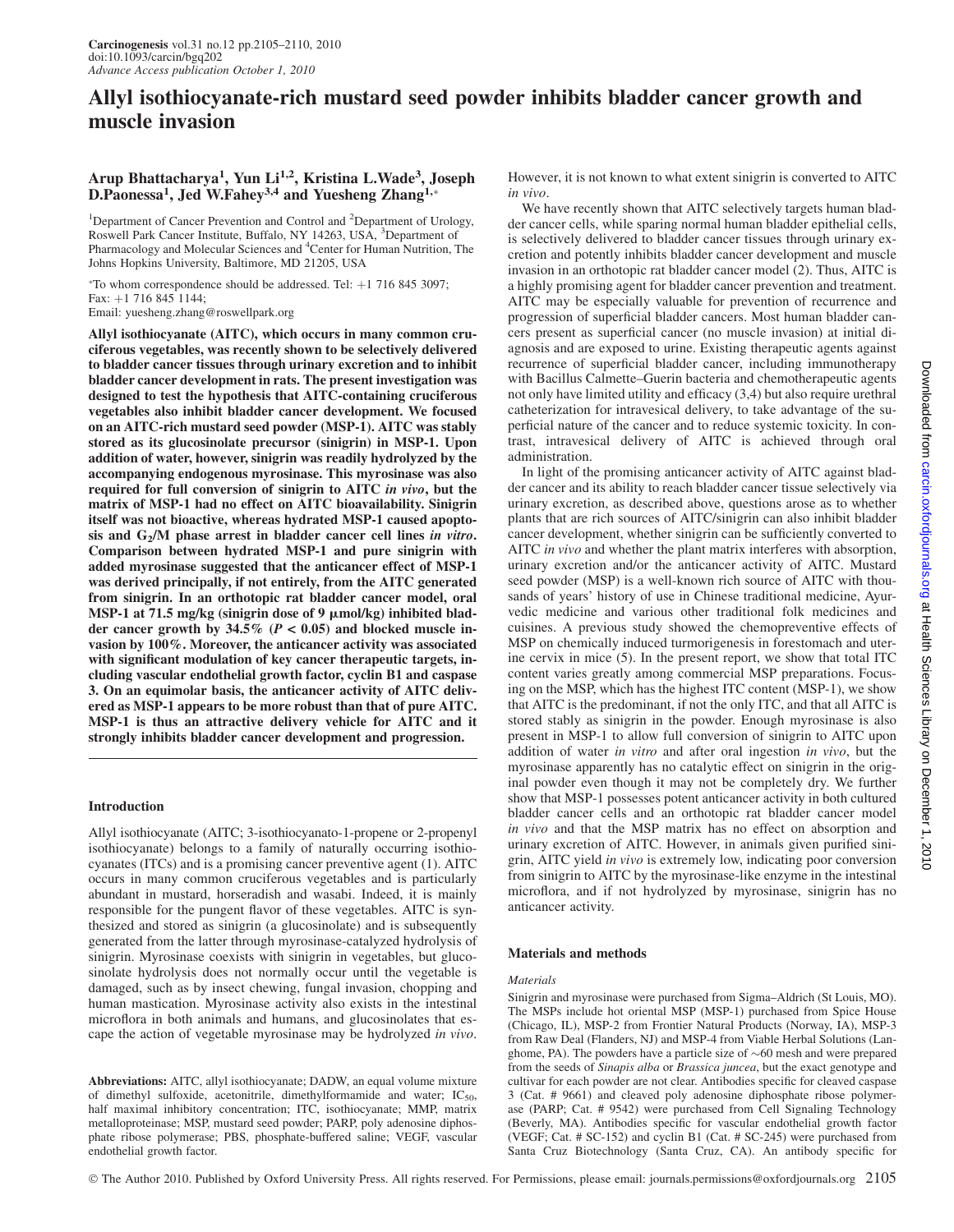glyceraldehyde 3-phosphate dehydrogenase (Cat. # MAB374) was purchased from Millipore (Billerica, MA).

#### Animals

Female F344 rats (8 weeks of age) were purchased from Harlan (Indianapolis, IN) and were acclimatized for  $\sim$ 1 week before use. The rats were maintained at 21-23°C and a 12 h light/dark cycle with free access of food (Harlan Teklad LM-485 mouse/rat sterilizable diet) and water. All animal protocols and procedures were approved by the Roswell Park Cancer Institute Animal Care and Use Committee.

#### Measurement of total ITC, glucosinolates and myrosinase in MSP

Total ITC level in each MSP was measured by the 1,2-benzenedithiol-based cyclocondensation assay (6). Each MSP was incubated with myrosinase in phosphate-buffered saline (PBS) (1 mg/ml) in the presence of exogenous myrosinase (0.1 IU/mg MSP) for 30 min at room temperature prior to ITC measurement. Pure sinigrin was used as a control to confirm full hydrolysis of glucosinolates in MSP. In a parallel experiment, an MSP-1 was incubated in PBS (1 mg/ml) without exogenous myrosinase at room temperature for specific times before ITC measurement to assess the effect of endogenous myrosinase. To measure the stability of MSP-1 as an ITC source, the total ITC level was rechecked after storage of this substance at room temperature for 10 months.

To measure sinigrin content, each MSP was thoroughly mixed at  $\sim$  61 mg/ml in a mixture of four solvents, containing an equal volume of dimethyl sulfoxide, acetonitrile, dimethylformamide and water (DADW). This solvent mixture irreversibly inactivates myrosinase and efficiently extracts glucosinolates (7). The mixture was then cleared of insoluble materials by low-speed centrifugation and analyzed for sinigrin content by high-performance liquid chromatography, using a ZIC-HILIC hydrophilic interaction chromatography column from Sequant (Umea, Sweden; 150 mm  $\times$  4.6 mm, 5 µm, 200 Å) (8). Pure sinigrin was used as a chromatographic standard. In a parallel experiment, MSP or sinigrin was treated with myrosinase for  $0.5$  h at  $30^{\circ}$ C in an aqueous 1 ml solution, containing 1 µmol sinigrin or  $\sim$ 6 mg MSP, 0.2 ml of 100 mM sodium phosphate (pH 6.0), 0.01 ml of 50 mM ascorbic acid (an activator of myrosinase) (9), 0.02 IU myrosinase and 0.79 ml water. The digests were analyzed for disappearance of glucosinolates by ZIC-HILIC, as described above.

To measure the endogenous myrosinase activity, MSP was thoroughly suspended in water  $(\sim 10 \text{ mg/ml})$  and cleared of insoluble materials by filtration through a Millipore Millex-HV filter. Myrosinase activity was measured in a 1 ml reaction solution by monitoring the initial rate of hydrolysis of sinigrin spectrophotometrically at 227 nm at room temperature (molar extinction coefficient of 6784 M<sup>-1</sup> cm<sup>-1</sup>). Each 1 ml reaction contained 50 µl sample, which contained 6.3 nmol of sinigrin in the case of MSP-1, 10  $\mu$ l of 50 mM ascorbic acid in water,  $200 \mu l$  of  $100 \mu M$  sodium phosphate (pH  $6.0$ ) and 735  $\mu$ l water, and 5  $\mu$ l of 10 mM sinigrin in water was finally added to initiate the reaction. One unit of myrosinase activity equates to the hydrolysis of  $1 \mu$ mol sinigrin/min.

#### Cell culture, proliferation assay, cell death enzyme-linked immunosorbent assay and flow cytometry

Human bladder cancer UM-UC-3 cells and rat bladder cancer AY-27 cells were used in the study. The sources of the cell lines as well as their culture conditions have been recently reported (2).

To determine the antiproliferative activity of MSP or sinigrin, cells were grown in 96-well plates  $(5 \times 10^3 \text{ cells per well with } 0.15 \text{ ml medium})$  for 24 h and then grown for  $72$  h in fresh medium (200  $\mu$ l/well) containing MSP, sinigrin or vehicle. In the case of sinigrin, the culture medium was added with or without myrosinase (0.1 IU/ml). Cell growth was measured at the end of treatment using the 3-(4,6-dimethylthiazol-2-yl)-2,5-diphenyltetrazolium bromide assay (10), from which the half maximal inhibitory concentration  $(IC_{50})$ of each substance was calculated.

Induction of apoptosis by MSP was measured using a Cell Death Detection ELISAplus kit purchased from Roche Diagnostics (Indianapolis, IN), following the manufacturer's instruction. Briefly, cells were grown in 96-well plates and treated with MSP, as described above. At the end of treatment, the cells were lysed with lysis buffer, and after a low-speed centrifugation, a portion of the supernatant fraction was used for measurement of cytoplasmic levels of histone-associated mononucleosomes or oligonucleosomes.

Cell cycle arrest by MSP was analyzed by flow cytometry. Briefly,  $1.5 \times 10^6$ cells were grown in a 10 cm plate with 10 ml medium for 24 h and then treated with MSP for 24 h before analysis by flow cytometry as described previously (11). Both MSP and sinigrin were freshly dissolved in a small volume of PBS.

#### Measurement of AITC bioavailability

Groups of five female F344 rats (10–12 weeks of age) were administered a single oral dose of MSP or sinigrin in  $\sim 0.5$  ml water. The solutions were

prepared fresh and given to the animals within 30 min of preparation. A control group of rats were given only water. The rats were immediately transferred to metabolism cages (Tecniplast, Exton, PA; 1 rat per cage) and were given free access to food and water for 24 h during which all urine was collected. Total urinary AITC equivalents were determined using the high-performance liquid chromatography-based cyclocondensation assay, as described previously (12).

#### An orthotopic rat bladder cancer model

The anticancer activity of MSP was evaluated in an orthotopic rat bladder cancer model. The details of this model have been recently reported (2). Briefly, female F344 rats (8–10 weeks of age) were inoculated orthotopically via a urethra catheter with AY-27 cells ( $1 \times 10^6$  cells in 0.5 ml serum-free medium per rat). One day after the inoculation, the rats were randomly assigned to receive by gavage vehicle control  $(3.3 \text{ ml water per kg or } \sim 0.5 \text{ ml per})$ rat) or MSP that was freshly prepared in an equal volume of water, once daily for 3 weeks. The MSP solution was given to the animals within 30 min of preparation. The animals were monitored and weighed daily and were euthanized 24 h after the last dose, and the bladders were quickly removed and weighed. Approximately half of each bladder was fixed in formalin for histological analysis and the other half was frozen in liquid nitrogen for western blot analysis.

#### Western blot analysis

Cells were grown in 10 cm plates for 24 h ( $1.5 \times 10^6$  cells per plate in 10 ml medium), treated with MSP (dissolved in culture medium) for 24 h and then harvested for analysis. Cells after harvest were washed with ice-cold PBS and lysed in radioimmunoprecipitation assay buffer supplemented with a protease inhibitor cocktail (Sigma–Aldrich). Bladder tumor samples were thoroughly washed in ice-cold PBS, frozen with liquid nitrogen, reduced to powder with a biopulverizer and finally homogenized in radioimmunoprecipitation assay buffer supplemented with a protease inhibitor cocktail mentioned above in glass homogenizers. Cell lysates and tissue homogenates were cleared of debris by low-speed centrifugation and measured for protein contents using the bicinchoninic acid kit (Pierce, Rockford, IL). The samples were then resolved by sodium dodecyl sulfate–polyacrylamide gel electrophoresis and transferred to polyvinylidene difluoride membranes, which were probed by specific antibodies and visualized using SuperSignal West Pico Chemiluminescence Detection System (Thermo Scientific, Rockford, IL) or ECL plus (GE Healthcare, Piscataway, NJ).

#### Histological analysis

Rat bladders fixed in formalin were paraffin embedded, cut to  $\sim$ 4  $\mu$ m thickness and stained with standard hematoxylin and eosin. The slides were examined for bladder and tumor histology using a Nikon 50i light microscope. Tumor muscle invasion was assessed at high magnification (greater than or equal to  $\times$  200).

#### Statistical analysis

All results are expressed as mean  $\pm$  standard error of the mean. Difference between the means of two groups was analyzed for statistical significance using unpaired two-tailed Student's *t*-test with  $P < 0.05$  being considered significant (GraphPad Version 5.00; GraphPad Software, San Diego, CA).

## Results and discussion

#### MSP as a vehicle for AITC delivery

In a preliminary experiment, MSP purchased from four different commercial sources were compared for total ITC content. Each MSP was suspended in PBS and treated with exogenous myrosinase for 30 min to fully hydrolyze glucosinolates to ITCs, which was followed by measurement of total ITC content by the high-performance liquid chromatography-based cyclocondensation assay. Longer incubation time with myrosinase did not increase ITC yield. Pure sinigrin was used to confirm full hydrolysis of glucosinolate by myrosinase. MSP-1 showed the highest ITC level (125.1 µmol/g powder), followed by MSP-2 (91.8  $\mu$ mol/g), MSP-3 (5.1  $\mu$ mol/g) and MSP-4 (3.9  $\mu$ mol/g) (Figure 1A). Thus, total ITC levels in these powders vary by as much as 32-fold. Our subsequent experiments were restricted to MSP-1. Upon re-assay of this substance after storage at room temperature for 10 months, there was no decrease in total ITC level, indicating remarkable stability. Further analysis showed that a significant amount of myrosinase activity was also present in MSP-1 (29.2  $\pm$ 3.6 IU/g powder). Thus, incubation of the powder in PBS without exogenous myrosinase at room temperature yielded 91% (114 µmol/g)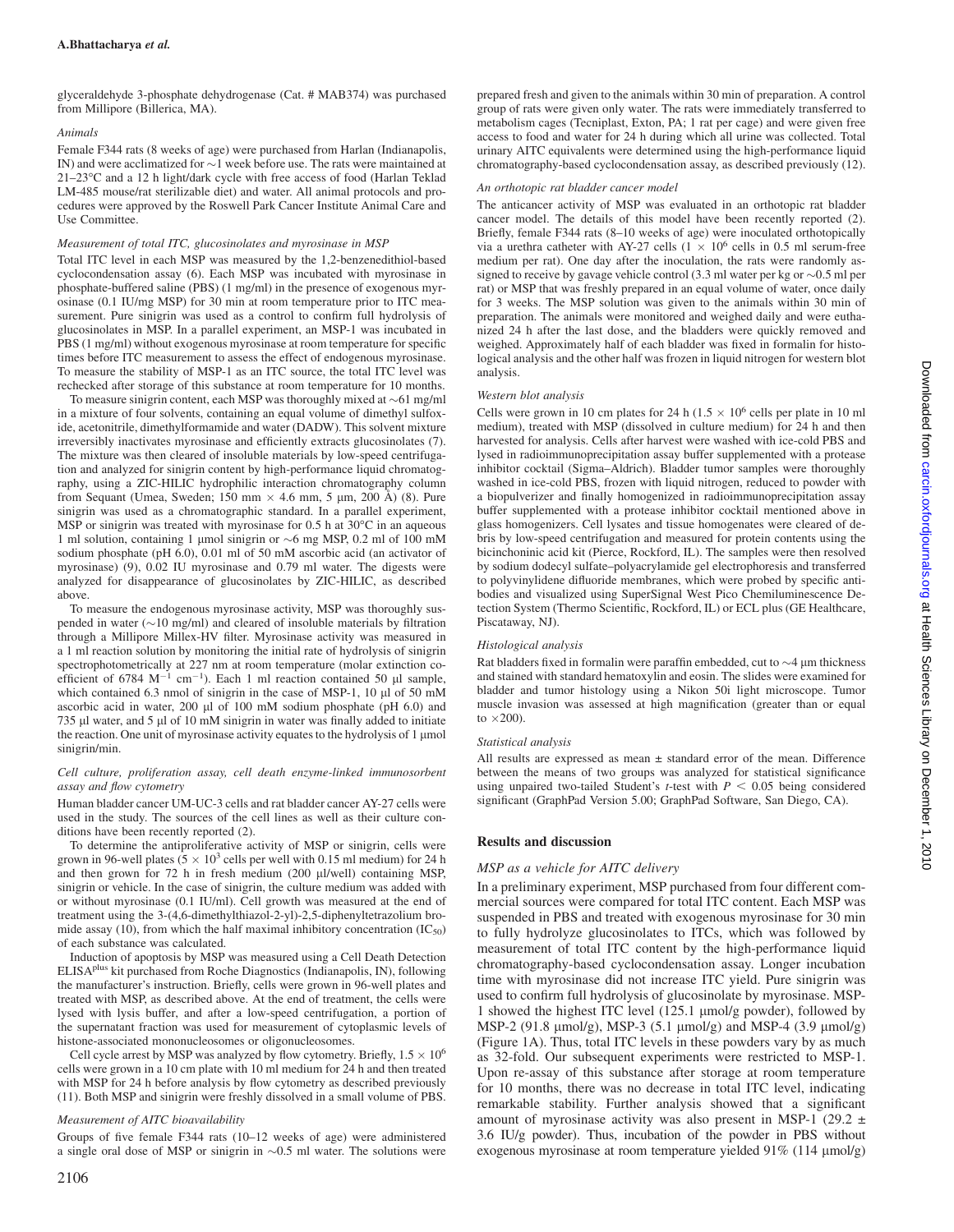

Fig. 1. Characterization of MSP. (A) Four different preparations (from four commercial sources) of MSP, including MSP-4, MSP-3, MSP-2 and MSP-1, were each incubated with exogenous myrosinase in PBS (1 mg powder per ml with 0.1 U myrosinase) for 30 min at room temperature (longer incubation time did not lead to further increase in ITC yield). MSP-1 was also incubated in PBS at room temperature for 0.5–4 h without exogenous myrosinase. At the end of incubation, total ITC levels in each solution were measured by the cyclocondensation assay. Each value is a mean  $\pm$  SEM (n = 3). The result at the 0 time point was obtained by mixing MSP-1 with DADW, so that the endogenous myrosinase was inactivated and potential conversion from sinigrin to AITC was blocked. (B) MSP-1 was either mixed with DADW or incubated with exogenous myrosinase in phosphate buffer for 30 min before high-performance liquid chromatography. The arrows point to sinigrin and two potential minor glucosinolates of unknown identity. The compound or compounds representing the peak around 4 min has not been characterized, but it is not a glucosinolate, because myrosinase treatment had no effect on the peak. (C) Sinigrin was mixed in water with or without myrosinase in phosphate buffer for 30 min before high-performance liquid chromatography. The results are representative of at least three experiments.

of total ITCs, although a longer incubation time (1.5 h) was needed (Figure 1A). Further incubation of MSP-1 in PBS, however, led to a decrease in total ITC levels (Figure 1A), suggesting that some of the ITCs formed during the incubation might subsequently be further metabolized or degraded in the aqueous environment or lost due to evaporation (AITC is quite volatile).

We next measured sinigrin level in MSP-1. The powder was mixed with the DADW solvent mixture, which was shown previously to engender full extraction of glucosinolates and ITCs from vegetable powders while simultaneously inhibiting myrosinase-mediated hydrolysis of glucosinolates. Sinigrin was measured by an analytical ZIC-HILIC, and pure sinigrin was used as a positive control. For comparison, the powder was also incubated with exogenous myrosinase in an aqueous solution prior to sinigrin analysis. The sinigrin level was measured at 125.9 µmol/g powder but hydrolyzed completely after myrosinase treatment (Figure 1B). No ITC was detected in the DADW extracts (Figure 1A), indicating that sinigrin was maintained intact in MSP-1 despite the presence of myrosinase. Moreover, sinigrin content in MSP-1 was almost identical to the total ITC level measured after myrosinase treatment, as described above. Comparison of the HILIC chromatograms of MSP-1 with and without myrosinase treatment showed potential presence of two very minor glucosinolates (Figure 1, peaks indicated by the arrows), as would be expected based on previous work (13). Although the identities of these glucosinolates are not known, their small peak area  $(\sim]3\%$  the area of the sinigrin peak; peak areas of glucosinolates roughly corresponds to molar concentrations), and the fact that sinigrin content in MSP-1 matches closely with total ITC generated after myrosinase treatment suggest that these glucosinolates may generate little if any ITC.

#### Sinigrin hydrolysis in vivo

Previous studies have shown that up to 40% of certain ingested glucosinolates may be hydrolyzed to ITCs by a myrosinase-like enzyme present in the intestinal microflora (14–16). ITCs are primarily metabolized in vivo through the mercapturic acid pathway, giving rise to dithiocarbamates (mainly N-acetylcysteine conjugates) that are excreted and concentrated in urine (1). To determine the extent to which sinigrin is hydrolyzed to AITC in vivo, groups of five rats were administered a single oral dose of either sinigrin at 5 and 50 µmol/kg or MSP-1 at the sinigrin dose of 9 and 90 µmol/kg. Higher doses of sinigrin from MSP-1 were used unintentionally due to initial underdetection of its level in the powder. The rats were immediately moved to metabolism cages (one rat per cage) for 24 h urine collection. For comparison, another group of rats were administered AITC at 10 µmol/kg before 24 h urine collection. Our previous rat study showed that >90% of urinary excretion of AITC equivalents (AITC plus its dithiocarbamate metabolites) occurred within 24 h of AITC dosing (17). AITC equivalents in urine were measured by the cyclocondensation assay. This assay does not detect sinigrin but detects both ITC and its dithiocarbamate metabolites. All measurements were adjusted by the basal urinary level of total ITC and dithiocarbamate (average concentration of  $8.6 \pm 2.3 \mu M$  or  $0.05 \pm 0.01 \mu$  mol in 24 h urine), which was measured in a group of rats that were administered only the vehicle. Urinary recovery as AITC equivalent in 24 h urine represented only 3–5% of the administered dose when sinigrin was used, whereas it increased to 53–56% of the administered sinigrin when MSP-1 was used, which was virtually identical to the 55% recovery detected in rats administered AITC (Figure 2A). MSP-1 was freshly suspended in water and given to the rats within 30 min. These results show that the conversion of sinigrin to AITC in vivo by the myrosinase-like enzyme in the gastrointestinal microflora is almost negligible, but the myrosinase carried by MSP-1 could fully hydrolyze sinigrin in vivo. These results also suggest that the MSP-1 matrix does not affect the absorption and urinary excretion of AITC generated from sinigrin. It is noteworthy that our previous study in female Sprague– Dawley rats showed that  $70\%$  of the AITC dose (25  $\mu$ mol/kg) was recovered in 24 h urine (17), which is significantly higher than that in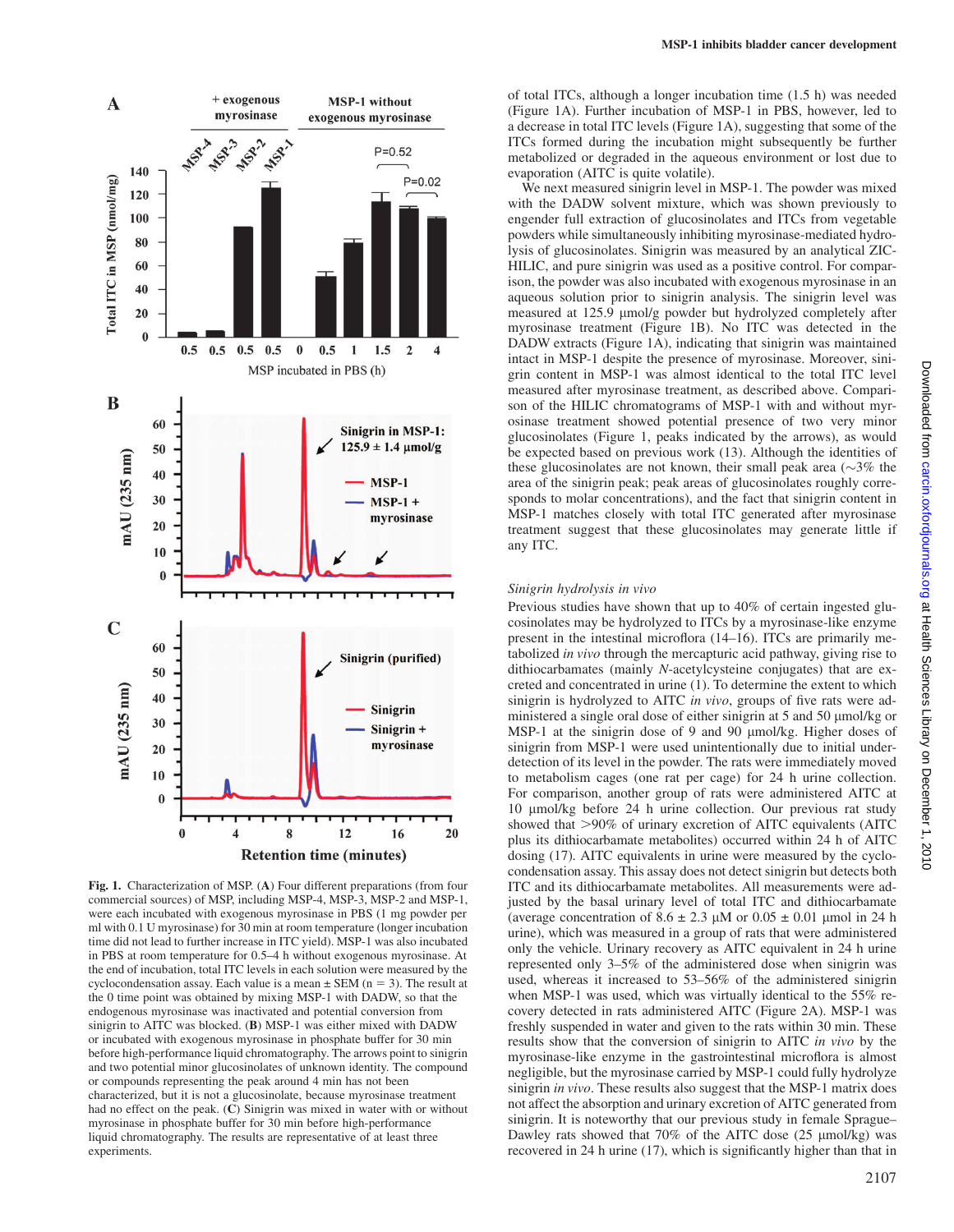female F344 rats described above, suggesting potential species difference in absorption and/or urinary excretion of AITC.

Consistent with the marked difference in urinary AITC recovery rates described above between pure sinigrin and sinigrin carried in MSP-1, average 24 h urinary concentrations of AITC equivalents were 6.3 and 41.5  $\mu$ M in rats given pure sinigrin at 5 and 50  $\mu$ mol/ kg, respectively, whereas the corresponding urinary concentrations were 140.5 and 1084.5  $\mu$ M in rats given MSP-1 at the sinigrin doses of 9 and 90 µmol/kg (Figure 2B). The average 24 h urinary concentration of AITC equivalents was  $100.7 \mu M$  in rats given AITC at 10 umol/kg, which is not statistically different from that in rats given MSP at the sinigrin dose of 9  $\mu$ mol/kg.

#### The anticancer effect of MSP-1 on bladder cancer cells in vitro

The anticancer activity of MSP-1 was first assessed in vitro using human bladder cancer UM-UC-3 cells and rat bladder cancer AY-27 cells, the latter of which were also used in the animal studies described later. The proliferation of both UM-UC-3 cells and AY-27 cells was inhibited by MSP-1 in a dose-dependent manner, with IC<sub>50</sub> values of 10.8 and 8.6  $\mu$ M of sinigrin (85.8 and 68.3  $\mu$ g MSP-1 per ml culture medium), respectively (Figure 3A). Pure sinigrin was ineffective, but in the presence of myrosinase, its  $IC_{50}$  values of 13.3  $\mu$ M (UM-UC-3) and 8.5  $\mu$ M (AY-27) were comparable with that of MSP-1 calculated in sinigrin concentration (Figure 3A). As shown in Figures 1A and 2, adequate myrosinase is present in MSP-1 for full hydrolysis of its sinigrin. Collectively, these results suggest that AITC



Fig. 2. Sinigrin hydrolysis and urinary excretion of AITC. Groups of five female F344 rats were administered a single oral dose of sinigrin, MSP-1 or AITC. Both sinigrin and MSP-1 were mixed in water, whereas AITC was mixed in soy oil, which were given to rats within 30 min of preparation. The rats were kept in metabolism cage for 24 h urine collection (1 rat per cage). Urinary levels of ITC equivalents were measured by the cyclocondensation assay. All values were adjusted by background urinary levels of ITC equivalents, which were  $8.6 \pm 2.3 \mu M$  (average 24 h urinary concentration) and  $0.05 \pm 0.01$  µmol (24 h urine), determined in another group of rats. Each value is mean  $\pm$  SEM (n = 5).

formed from sinigrin may account principally if not entirely for the anticancer activity of MSP-1.

Inhibition of cell proliferation by MSP-1 was associated with marked induction of apoptosis and cell cycle arrest. Thus, treatment of UM-UC-3 cells and AY-27 cells with MSP-1 at the sinigrin concentrations of 13 and 26  $\mu$ M for 24 h resulted in up to 8.2- and 4.2-fold increases in apoptosis activity, respectively, for the two cell lines (Figure 3B). Up to 49.1% UM-UC-3 cells and 30.4% AY-27 cells were in  $G_2/M$  phase after MSP-1 treatment compared with 10.9– 14.0% of control cells present in  $G_2/M$  phase (Figure 3C). Similar results were shown previously with AITC (2). These results show that the antiproliferative effect of MSP-1 on the bladder cancer cells resulted at least in part from activation of apoptosis and cell cycle arrest.

#### The effect of MSP-1 on bladder cancer growth and muscle invasion in vivo

MSP-1 was assessed for inhibition of bladder cancer in vivo in an orthotopic rat bladder cancer model, which closely resembles human bladder cancer development. Orthotopic bladder cancer growth was initiated by intravesical inoculation of bladder cancer AY27 cells (1  $\times$ 106 cells per rat) in female F344 rats. MSP-1 was administered by gavage once daily for 3 weeks, which was started 1 day after cancer cell inoculation. The animals were monitored closely, weighed daily and euthanized at the end of the treatment. The bladders were



Fig. 3. The effect of sinigrin and MSP-1 on survival and proliferation of bladder cancer cells. (A) UM-UC-3 cells and AY-27 cells were grown in 96 well plates and treated with MSP-1 (filled sqaures), sinigrin (inverted filled triangles) and sinigrin plus myrosinase (open squares) for 72 h, followed by measurement of cell density by 3(4,5-dimethylthiazol-2-yl)-2,5 diphenyltetrazolium bromide assay. (B) Cells were grown in 96-well plates and treated with MSP for 24 h. Apoptosis was measured by an enzymelinked immunosorbent assay. (C) Cells were grown in 10 cm dishes and treated with MSP-1 for 24 h. Cell cycle distribution was measured by flow cytometry (open bars,  $G_1$ ; striped bars, S; filled bars,  $G_2/M$ ). Each value is mean  $\pm$  SEM (n = 3–8).  $^*P$  < 0.05 compared with the control.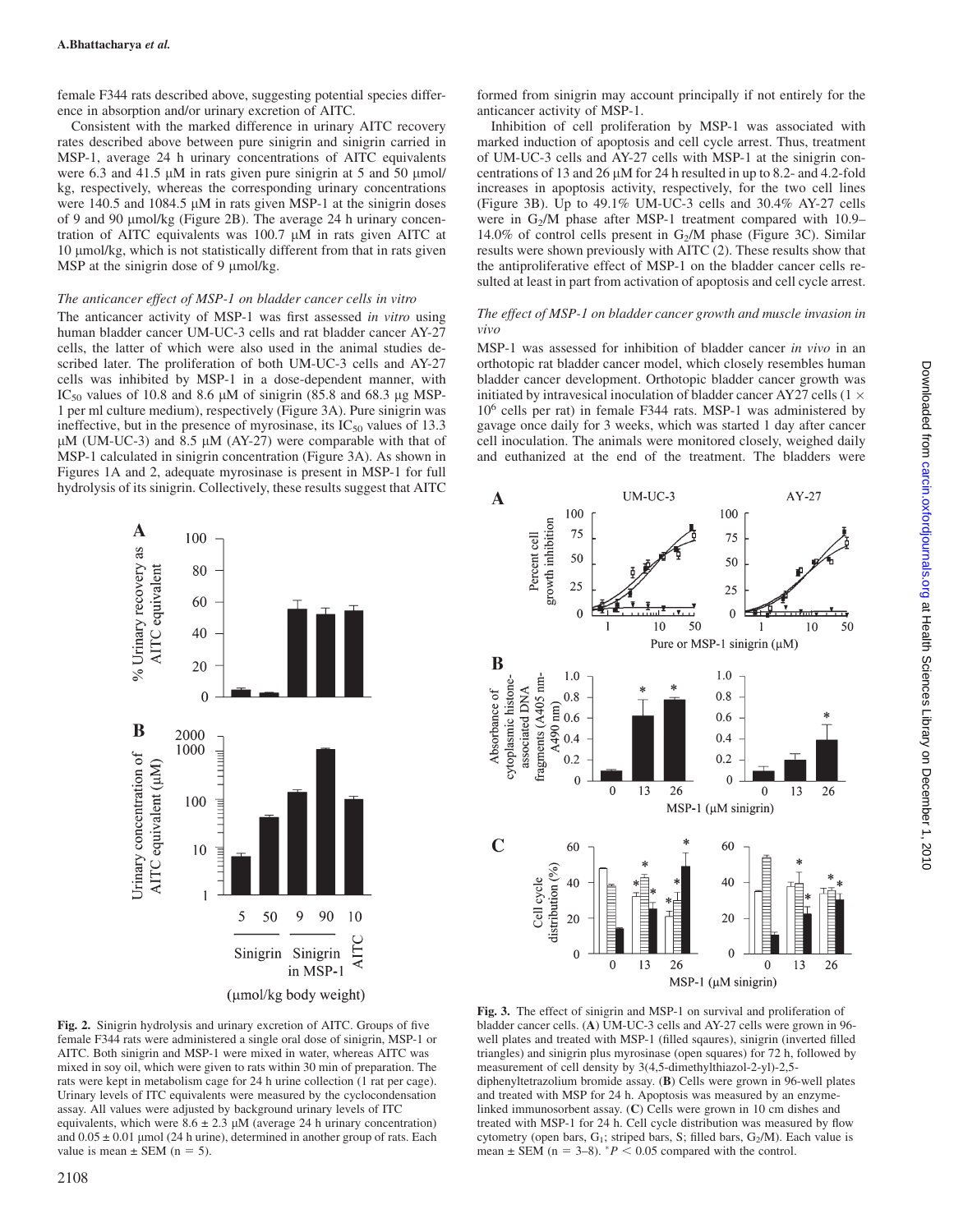removed promptly for assessment of potential impact of the test substance on tumor growth. The animals in all groups behaved normally and there was no significant difference in body weight gain over the experimental period among the groups (Figure 4A). Bladder tumors formed in nearly all rats. The tumors in the control group weighed  $337.1 \pm 48.6$  mg (Figure 4A), which is five times the normal bladder weight (67.7  $\pm$  1.8 mg), showing the explosive cancer growth rate. Moreover, tumors invaded the musculature in 71% of the tumorbearing bladders (Figure 4B). Similar tumor growth and muscle invasion rates were previously seen (2). Treatment with MSP-1 at the sinigrin doses of 9 or 90 umol/kg body wt  $(71.5 \text{ or } 715 \text{ ms MSP-1 per})$ kg body wt) reduced tumor weight by  $35\%$  ( $P < 0.05$ ) and  $23\%$ , respectively. More interestingly, none of the tumor-bearing bladders of rats treated with the low-dose MSP-1 showed muscle invasion, whereas the muscle invasion rate in the high-dose MSP-1 group was 62%, which is only slightly lower than that in the control group (Figure 4C). Thus, MSP-1 at the low dose is more effective than the high dose. Although the reason is not known, we recently showed that AITC at 10 µmol/kg was also more effective than at higher doses in inhibiting bladder tumor development in the same model (2). However, compared with AITC, which at 10 µmol/kg inhibited bladder



Fig. 4. Inhibition of bladder cancer development by MSP-1. Female F344 rats were inoculated with AY-27 cells intravesically via a urethra catheter to initiate development of orthotopic bladder cancer. Oral administration of MSP-1 or vehicle (water) once daily was started 1 day after cancer cell inoculation and ended 3 weeks later. The number of rats per group varied from 11–29. (A) Initial (open bars) and final (filled bars) body weights. (B) Tumor weight was calculated by subtracting the average normal bladder weight from tumor-bearing bladder weight.  $P < 0.05$ . Each value in A and B is mean  $\pm$  SEM. (C) Percentage of bladder where the tumor invaded the muscle tissue.

cancer growth rate by 30% and muscle invasion rate by 73% (2), the anticancer efficacy of MSP-1 appears to be more robust, particularly in blocking muscle invasion.

The ability of MSP-1 to completely block muscle invasion of bladder cancer is especially exciting because muscle invasion is the event that separates relatively benign superficial bladder cancer that is generally not life-threatening from more advanced cancer that requires aggressive therapy and has poor prognosis. Approximately a third of bladder cancers at diagnosis show muscle invasion, and 15–30% of high-grade superficial bladder cancers progress to muscle invasion within 5 years. Muscle invasive bladder cancer remains a therapeutic challenge. Patients with muscle invasive bladder cancer not only require debilitating radical cystectomy but also face a poor survival outlook (18)

#### Potential anticancer mechanism of MSP-1

In view of the complete inhibition of muscle invasion of bladder cancers in rats treated with MSP-1, several proteins that are known to promote cancer invasion and metastasis were examined in the bladder cancer tissues and cultured bladder cancer cells. Both matrix metalloproteinase (MMP)-2 and MMP-9 were readily detected in the tumor tissues, but treatment with MSP-1 had no effect on their expression (results not shown). Likewise, MMP-2 and MMP-9 were readily detected in both UM-UC-3 cells and AY-27 cells in culture but not affected by MSP-1 (result not shown). The potential effect of MSP-1 on other MMPs has not been examined. However, MSP-1 treatment caused a significant decrease in VEGF (VEGF-A) in both cultured bladder cancers and bladder cancer tissues (Figure 5). Interestingly, the inhibitory effect of MSP-1 on VEGF in vivo was detected only at the low dose (9 µmol/kg sinigrin) but not the high dose (90 μmol/kg sinigrin), which correlates with the markedly more effective inhibition of tumor invasion into the muscle by MSP-1 at the low dose as described above. However, the reason for the lack of effect at the high MSP-1 dose is not known. Other members of VEGF have not been examined. VEGF is well known to promote cancer angiogenesis, invasion and metastasis and is a widely recognized anticancer target, although VEGF-C was shown previously to promote invasion and metastasis of certain cancer cells (19). A previous study showed that VEGF expression level was higher in more advanced tumors and invasive tumors in human bladder cancer (20).

Moreover, MSP-1 also strongly activated caspase-3 and cleaved PARP in both UM-UC-3 cells and AY-27 cells (Figure 5), which is



Fig. 5. The effect of MSP-1 on selected anticancer targets. UM-UC-3 cells and AY-27 cells in culture were treated with MSP-1 at the sinigrin concentrations of 13 or 26  $\mu$ M for 24 h. The results are representative of at least two experiments. The bladder tumors were removed from rats, which were treated with vehicle or MSP-1 at the sinigrin doses of 9 or 90 µmol/kg once daily for 3 weeks, starting 1 day after cancer cell inoculation. The results are representative of tumors from other rats. Cell lysates and tumor homogenates were analyzed by western blotting, using glyceraldehyde 3-phosphate dehydrogenase (GAPDH) as a loading control.